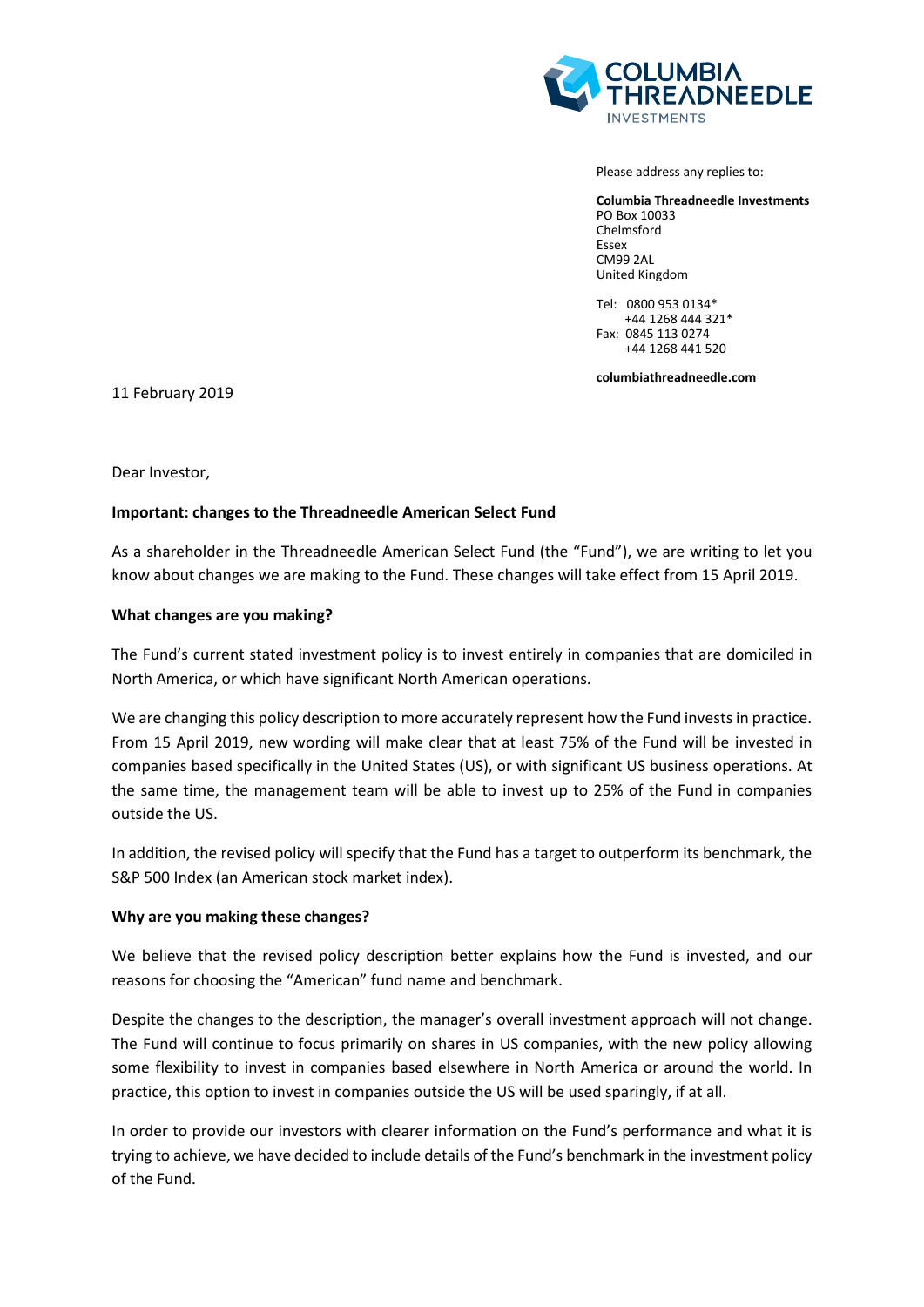To this end, you may notice other minor changes to the way the Fund is described which make it more consistent with the language used across our funds.

Full details of the current and new investment objective and policy are provided in the appendix to this letter.

## **Do I need to take any action?**

Please note that these changes will have no effect on the way the Fund is managed, or the Fund's risk level. You don't need to take any action as a result of this letter.

### **What can I do if I disagree with the change?**

If you disagree with this change, you can redeem your shares, or you can switch your investment, free of charge, into another Threadneedle fund.

Should you decide to redeem or switch your shares, it may be treated as a disposal for capital gains tax purposes. Please be aware that if you choose to redeem your holdings and your shares are held in an ISA, then your investment will lose its ISA status.

Details of our full range of funds are set out in the prospectuses which are available at columbiathreadneedle.com.

### **Are there any tax implications?**

There may be tax implications depending on your individual circumstances. We are unable to provide tax advice and we therefore suggest that you seek advice from your tax adviser about any potential tax implications before you take any action.

## **Further information**

Further information, including a Questions & Answers booklet, is available on our website at columbiathreadneedle.com/changes. If you are unclear about any of the details relating to the change to the investment policy, or have any further questions, please contact us. For UK investors please call us on 0800 953 0134\* and for investors outside the UK, please call +352 46 40 10 7020\*. Our team is available from 8:00am to 6:00pm UK time, Monday to Friday.

If you are unsure about your investment you should speak to a financial adviser. If you are based in the UK, for details of one in your area visit [www.unbiased.co.uk.\\*\\*](http://www.unbiased.co.uk.**/)

Yours faithfully

Gay &P

Gary Collins, Co-Head of Distribution, EMEA For and on behalf of Threadneedle Investment Services Limited

\*Calls may be recorded

\*\* Please note that Columbia Threadneedle Investments does not endorse advisers found on this site.